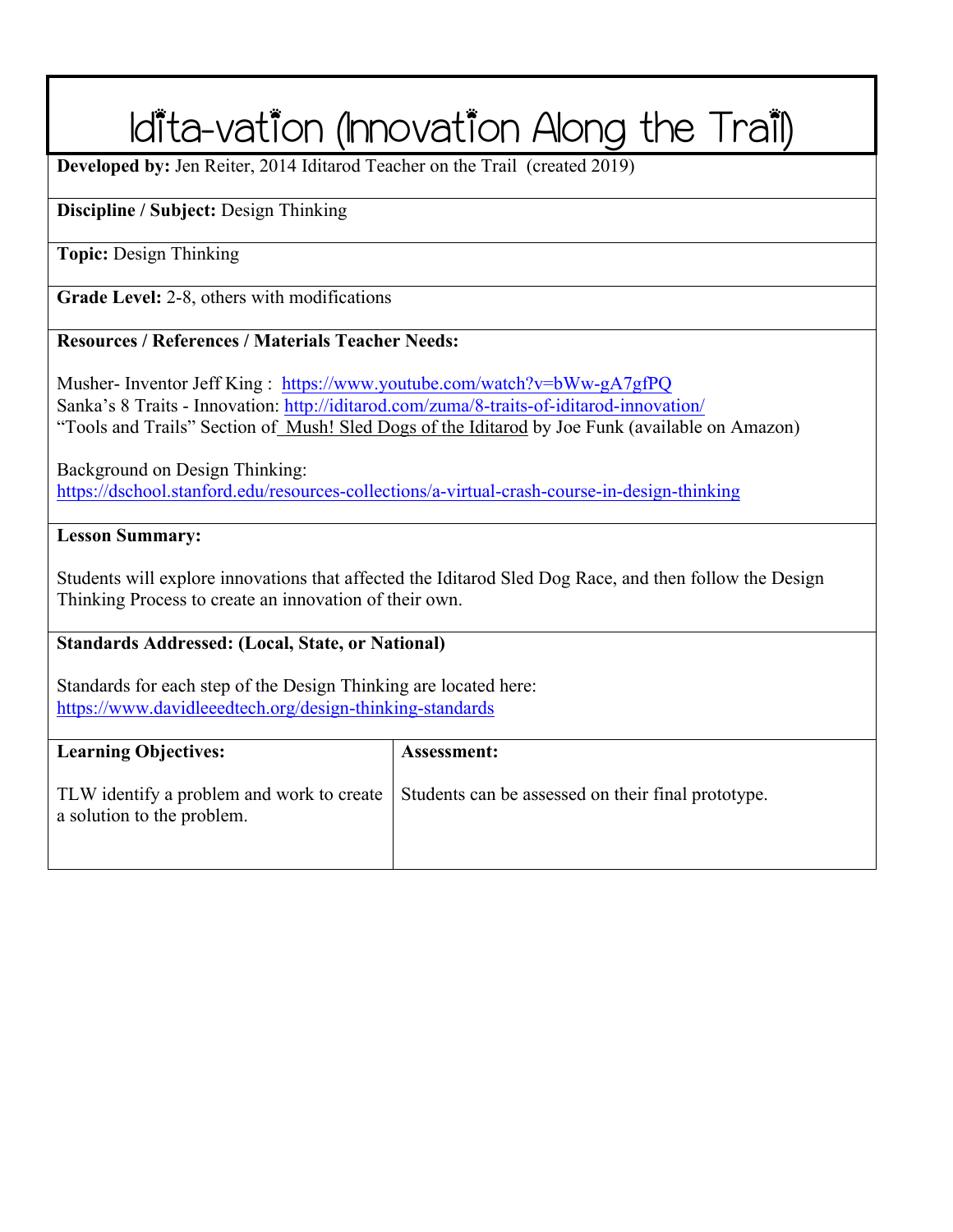#### **Procedural Activities:**

1. Present the students with the following two pieces of information:

- Dick Wilmarth won the first Iditarod in a time of 20 days, 00 hours, 39 minutes, 41 seconds
- Mitch Seavey has the current fastest winning time (2017) of 8 days 3 hours 40 minutes 13 seconds

2. Poll the students or lead a discussion about what may be contributing to the Iditarod Race moving so much faster.

3. Introduce the term "Innovation" to the students via Sanka's Eight Traits of Iditarod.

4. Share the Jeff King Video to introduce to the students the idea that Iditarod Mushers are on the forefront of innovations that are changing the face of dog sled racing.

\*\*\* Note: There are additional readings included in the text set if additional reading experiences are needed.

5. Let the students know that working in teams they will have the chance to go through the Design Thinking Process as they try to create a product for a client, Nathan Schroeder.

- 6. Leading the students through the Design Thinking Process:
	- Empathize (8-10 minutes): During this step, students will hear from Nathan about a problem he faces on the trail. Share with the students the reading about Nathan's glove and Velcro problem. You can also provide students with gloves and booties or Velcro so they can experience the problem for themselves. Remind them that they should be asking "WHY?" a lot during this part of the process.
	- Define (3-5 minutes): During this phase, students will define the problem, and identify the issues surrounding them. Have them complete the Point of View card. Remind them they should be using verbs to address the problem. What does Nathan need to do? Thinking strictly of products (nouns) can limit the outcomes.
	- Ideate (15 minutes): Have each team member independently create lots and lots and lots of solutions for the challenge. They should shoot for at least seven ideas! They should be visual, sketching ideas. For the last five minutes or so, have them share their ideas with their groups to get feedback.
	- Prototype (10 minutes): Have the students chose one solution and create a physical prototype for the design. Depending on the materials available, this prototype could be a workable prototype or a just a model with substitute materials. If needed, it could also be presented in a labeled drawing.
	- Test: Students should share their prototypes and get feedback. Ideally, this would come with a meeting with the client. For the sake of this experience, this presentation could be made to the class or even to another teacher in the building.
	- If time allows, students should take the feedback they were provided and start the process over to improve their prototype.

#### **Materials Students Need:**

Articles **Gloves** Booties with Velcro closures or just strips of Velcro Large sheets of paper for brainstorming Materials for prototyping – Maker Lab, Tinker Crates, etc.

#### **Technology Utilized to Enhance Learning:**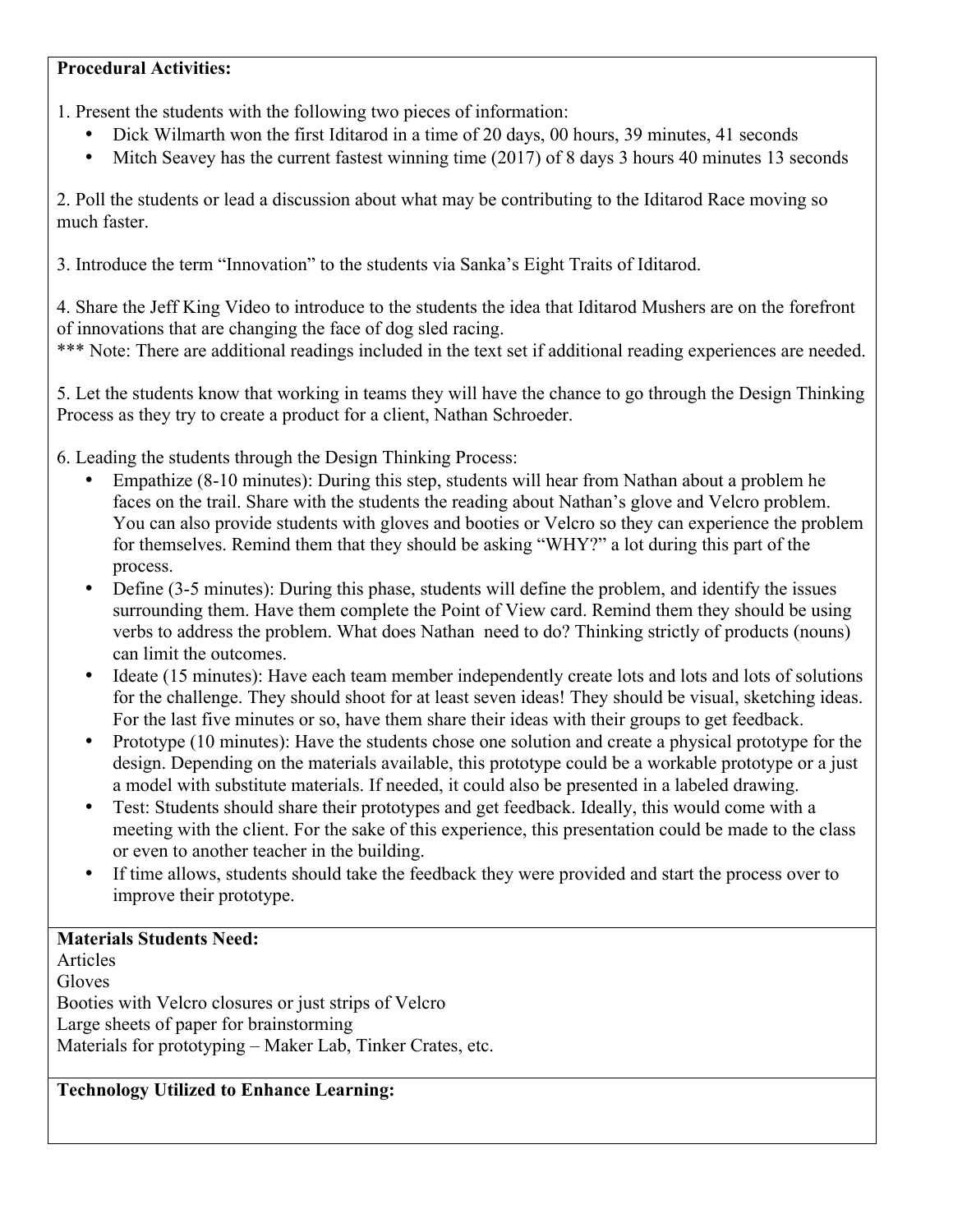#### **Other Information:**

### **Modifications for Special Learners/ Enrichment Opportunities:**

- The students could work with a partner for the entire project.
- Students could create an advertising campaign for their final product.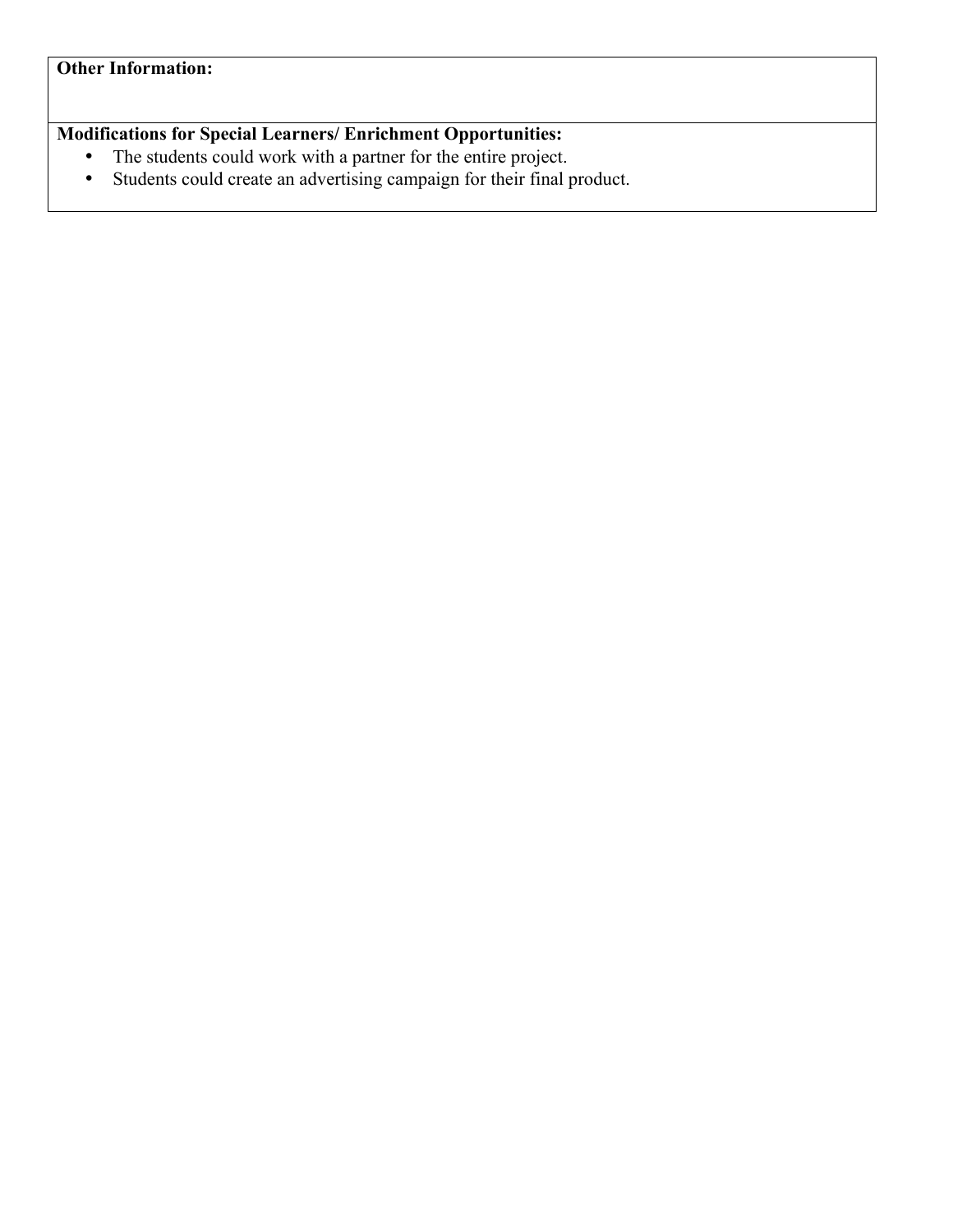### Idita-Vations: Innovations on the Iditarod Trail Text Set

General Sources: Mush! Sled Dogs of the Iditarod by Joe Funk http://www.newsminer.com/evolution-of-gear-makes-race-faster/article\_958425d2-b953-11e4-88e8 fb21a36ab121.html https://newsroom.cisco.com/feature-content?articleId=1364634

Jeff King – A New Cooker: http://iditarod.com/video/jeff-kings-newest-innovation-2/ Cooker: http://www.adn.com/iditarod/article/former-iditarod-champion-jeff-king-shows-newtricks/2016/03/12/ Soft Snow Runners: http://www.ktuu.com/content/news/Iditarod-champion-Jeff-King-has-a-solution-tosoft-snow-476299333.html Sleds: http://www.youtube.com/watch?v=bWw-gA7gfPQ

Mitch Seavev –

Knife: http://www.adn.com/alaska-beat/article/iditarod-musher-mitch-seavey-suing-knife-company-overblade-design/2012/05/12/

Alan Moore –

Sleds: http://www.newsminer.com/mushing/iditarod/new-technology-transforms-dog-sleds/article\_aa8863b4c603-11e4-a364-139e1cb27a84.html

Spot Trackers: http://www.seeker.com/how-tech-is-changing-alaskan-dog-sledding-1501528324.html

Because You've Always Wondered-Pee Pants for Women: http://www.thepostgame.com/blog/dish/201303/new-invention-aiding-iditarod-mushers http://wzozfm.com/newest-invention-pee-pants-for-women-on-the-go-being-tested-at-the-iditarod/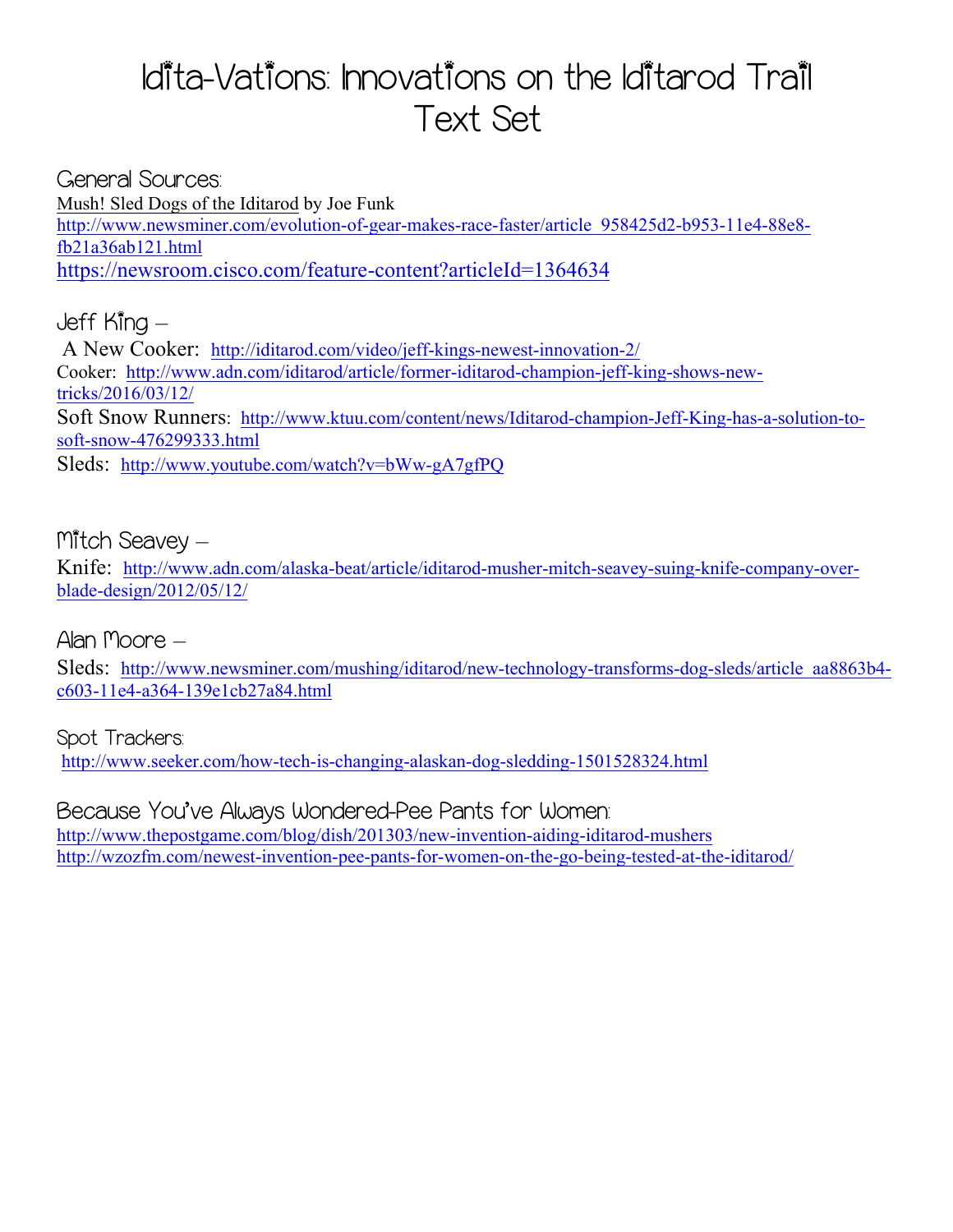## "Races are Won and Lost in Checkpoints" Nathan Schroeder

Nathan Schroeder ran the Iditarod for four consecutive vears, taking home Rookie of the Year honors in 2014. He also runs races in the Lower 48 and in fact, is a four-time champion of the John Beargrease Sled Dog Marathon.

On a fall day, Nathan was starting to prepare for the upcoming race and was working with piles and piles and piles of booties. Used booties had to be washed and checked for holes. New booties had to be sorted and grouped in bundles of four to make them easier to grab and use with the team. "I really hate dealing with booties," he mused.



An observation that Nathan made, as he reflected on his races and wondered what he could do to improve his standings is that he believes races are won and lost in checkpoints. If mushers can effectively master their checkpoint routines, they can shave time off their total race by leaving earlier. Or, they can get their dog chores taken care of faster, allowing more time to take care of themselves and get some much needed rest.

When asked what slows him down in the checkpoints, he thought for a minute and then said, "Booties," pointing to the huge pile in front of him.

Putting booties on a full team of dogs while wearing glove to be exact.

Wearing gloves while working the Velcro needed to

secure the booties is an exercise in frustration for him. If he tries to wear his big warm mushing gloves, he can't hold on to the Velcro to open and close it correctly. If he tries to work the Velcro with his liner gloves, the Velcro sticks to the gloves and adds time to the process, as he has to stop to pull the Velcro off his gloves repeatedly. As the weather can frequently get well below freezing during the race, not wearing gloves isn't really a choice either.

Can you design a way to help Nathan with his glove and Velcro problem to help him speed up his checkpoint routine for the next time he runs the Iditarod?